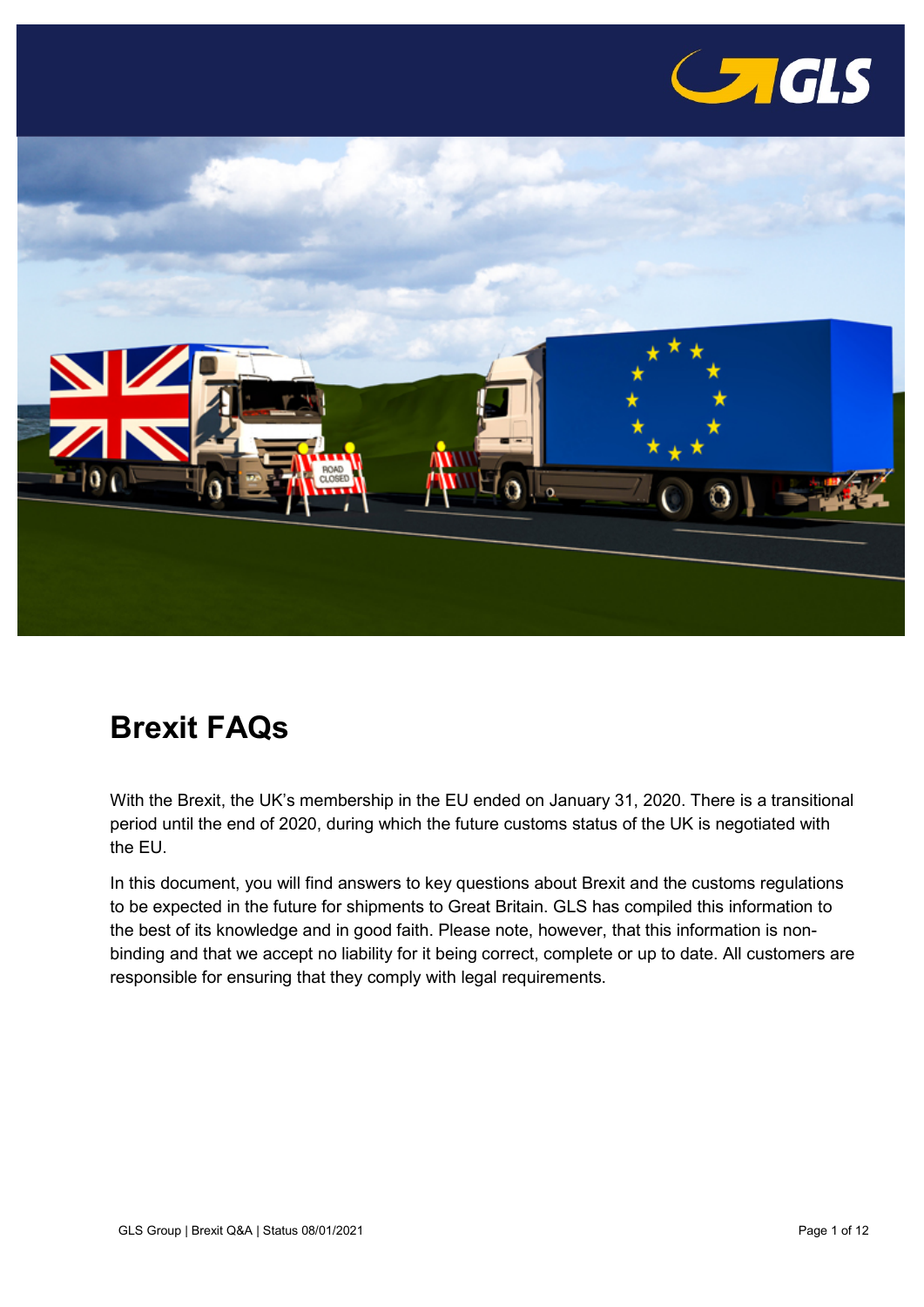

| 1. |  |
|----|--|
|    |  |
|    |  |
|    |  |
| 2. |  |
|    |  |
|    |  |
|    |  |
|    |  |
|    |  |
|    |  |
|    |  |
| 3. |  |
|    |  |
|    |  |
|    |  |
|    |  |
|    |  |
|    |  |
| 4. |  |
|    |  |
|    |  |
|    |  |
|    |  |
|    |  |
|    |  |
|    |  |
|    |  |
| 5. |  |
|    |  |
|    |  |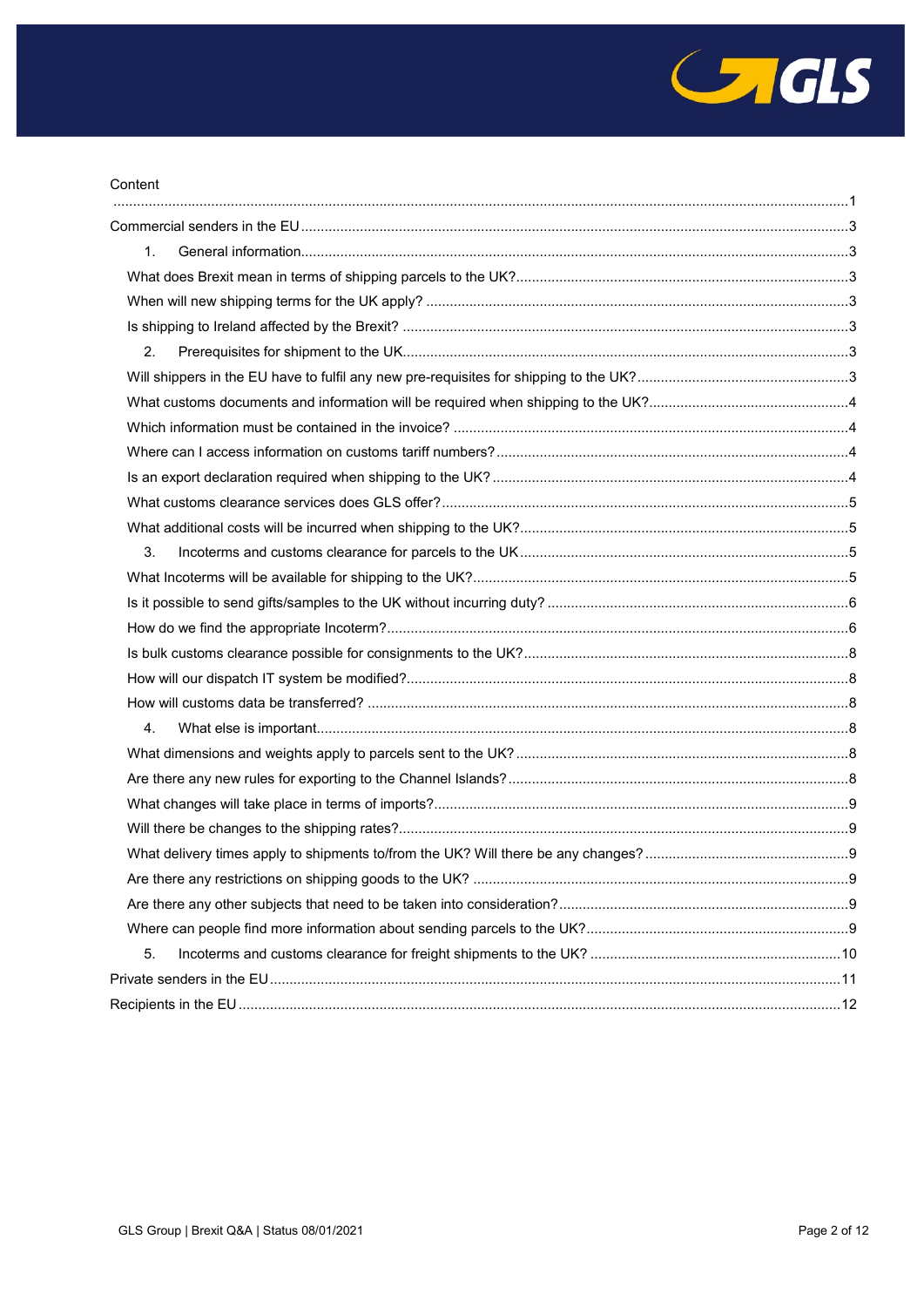

# <span id="page-2-0"></span>**Commercial senders in the EU**

# <span id="page-2-1"></span>**1. General information**

# <span id="page-2-2"></span>**What does Brexit mean in terms of shipping parcels to the UK?**

On January 31, 2020 the United Kingdom (UK) ceased to be a member of the European Union. For the movement of goods between the EU and the UK there is a transitional period until the end of 2020. The UK's customs status after this period depends on the ongoing negotiations and agreements with the EU. One outcome may be that the UK is given the status of a third country from an EU customs perspective.

This means that trade and thus parcel shipment between the EU and the UK will in this case be subject to customs supervision from January 01, 2021. At least until this point in time the existing processes remain unchanged.



# <span id="page-2-3"></span>**When will new shipping terms for the UK apply?**

Customs monitoring of goods traffic between the EU and the UK will become effective from the day when the UK will be given third country status from an EU perspective. This will become effective after the transitional period on January 01, 2021 and depends on the agreements that are presently being negotiated between the UK and the EU. According to current plans, duty-free delivery of parcels to the UK will be possible for the last time on 30.12.2020.

# <span id="page-2-4"></span>**Is shipping to Ireland affected by the Brexit?**

With Brexit, Great Britain left the European Union. The province Northern Ireland (the Northern part of the Irish island) remains a member of the customs union. The Republic of Ireland (the Southern part of the Irish island) is not affected by Brexit and remains a member of the EU. This means that shipping to both parts of Ireland will be done without customs treatment.

# <span id="page-2-5"></span>**2. Prerequisites for shipment to the UK**

# <span id="page-2-6"></span>**Will shippers in the EU have to fulfil any new pre-requisites for shipping to the UK?**

For shipping to countries outside the EU, you require a so-called EORI number for your business (Economic Operators' Registration and Identification); this identification number is required for customs processing. You can apply for an EORI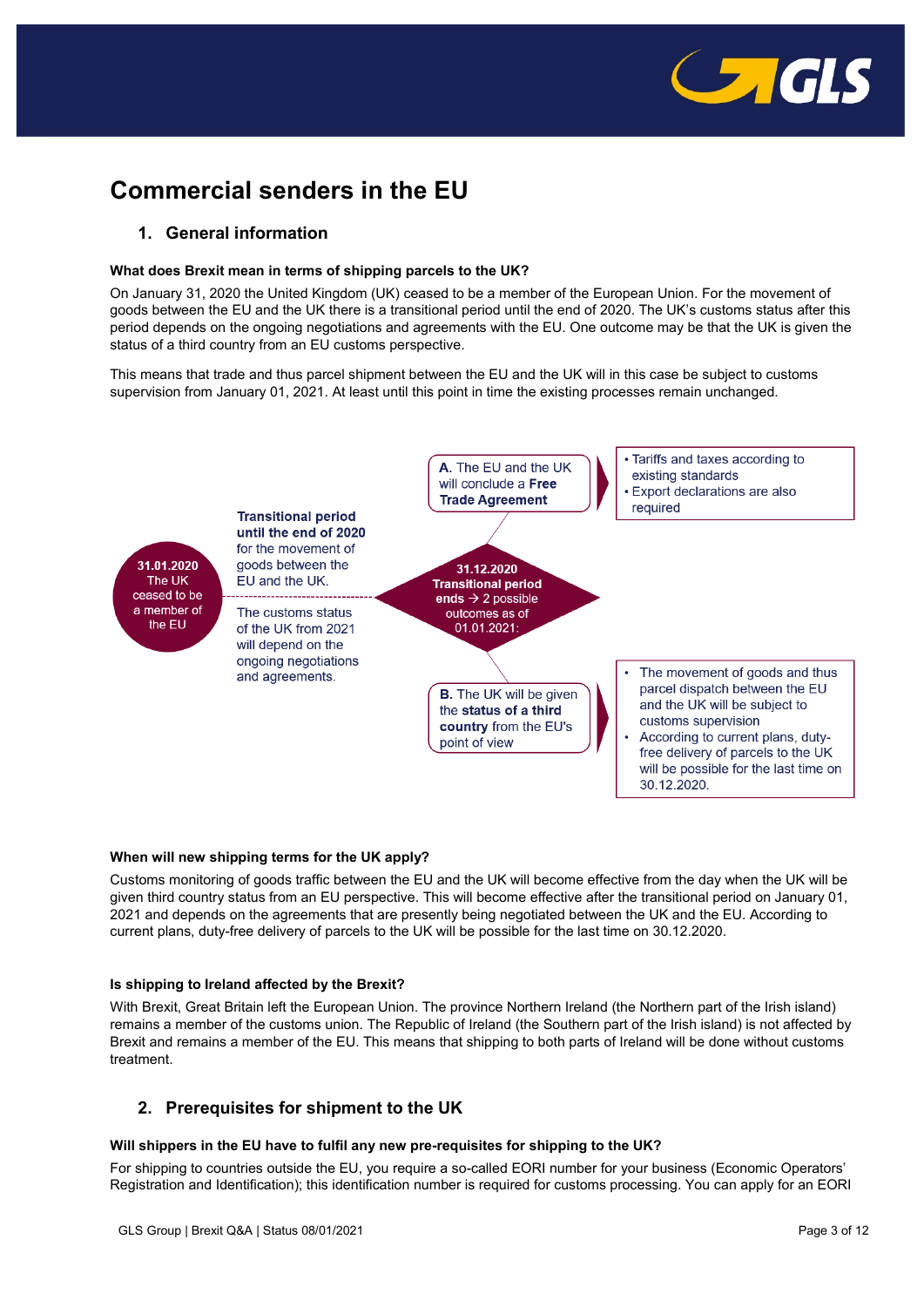

number from the customs authorities in your country. When shipping to the UK, the EORI numbers of the commercial exporter in the EU and of the commercial importer in the UK are required.

# <span id="page-3-0"></span>**What customs documents and information will be required when shipping to the UK?**

For shipments to the UK a commercial or pro forma invoice in English is required. A commercial invoice is required for goods with commercial value and the pro forma invoice for goods without commercial value (e.g. sample or gift shipments).

Depending on the Incoterm, the invoice must either be placed in a shipping envelope on the outside of the parcel or transmitted electronically with the customs data.

#### <span id="page-3-1"></span>**Which information must be contained in the invoice?**

- Complete importer data if this is not the same as the recipient: name, address, phone number, email address
- Name and address of the dispatcher with phone number and e-mail address
- EORI numbers of the dispatcher, the commercial exporter in the EU and the commercial importer in the UK
- UK VAT number when using Incoterm 18 (VAT Registration Scheme)
- Name and address of the recipient with phone number, e-mail address and contact person
- Delivery address if this differs from the invoice address
- Invoice date, number and location
- Designation and quantity of goods with associated customs tariff numbers and respective values
- Value of goods (with currency specification)
- Delivery condition/incoterm
- GLS parcel number(s)
- Weight (gross/net)
- Declaration of origin
- Company stamp, signature and name in plain text
- For each line of the invoice, the following must be indicated:
	- $\circ$  All goods tariff numbers (summed)<br>  $\circ$  The gross and net weight
	- The gross and net weight
	- o The exact description of the goods
	- o The origin
	- o The value declaration incl. currency
- Values must be added up for each customs tariff number. If the same customs tariff numbers with the same origin are listed more than once on an invoice, sum totals of the gross and net weight, the values and the quantity of goods must be indicated for each of these customs tariff numbers.

[Click here to download an invoice example.](https://gls-group.eu/BE/media/downloads/Example_Invoice___Statement_on_Origin_pdf.pdf)

## <span id="page-3-2"></span>**Where can I access information on customs tariff numbers?**

When shipping to the UK, the appropriate goods/customs tariff number must be provided alongside the goods description. Detailed information about goods/customs tariff numbers is available online[: https://www.tariffnumber.com/](https://www.tariffnumber.com/)

# <span id="page-3-3"></span>**Is an export declaration required when shipping to the UK?**

For goods worth €1,000 or more (in some countries, regardless of the goods value), senders in the EU must provide an electronic customs declaration when shipping parcels to EFTA countries and third countries. This will also apply for the UK when it will obtain the status of a third country. GLS only accepts the "two-stage procedure" for the export declaration.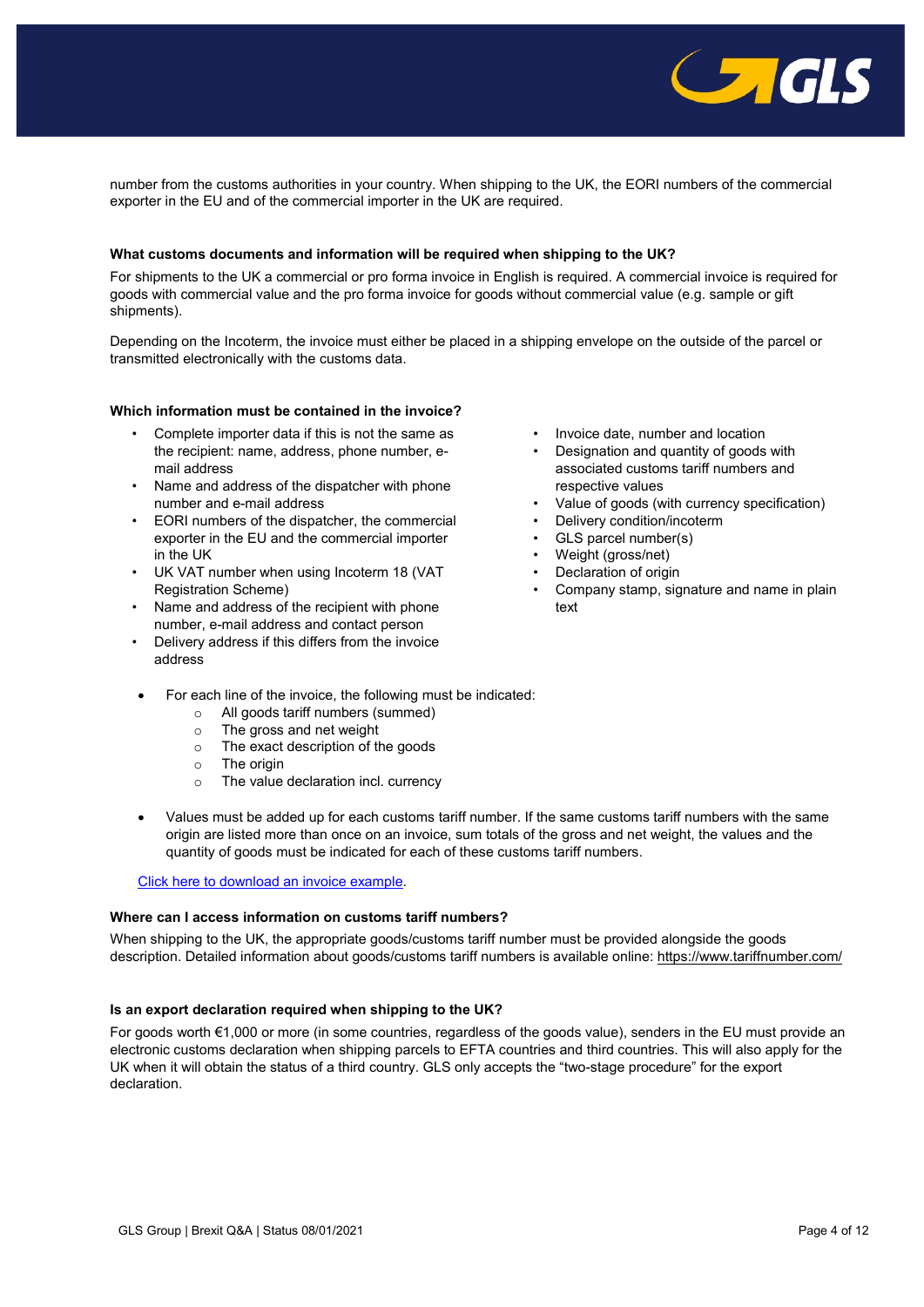

If senders select the *eDeclarationService*, GLS will complete the electronic customs declaration for them. The sender sends their commercial invoice to GLS by email at [customsdoc@gls-belgium.com.](mailto:customsdoc@gls-belgium.com) The export declaration must be completed before the parcel is shipped. Parcels must remain with the sender until the electronic export declaration has been completed. If you want to benefit from the preferential clearance rates for automatic export procedure, please use AEB portal or API solution.

# <span id="page-4-0"></span>**What customs clearance services does GLS offer?**

GLS offers its customers the *eDeclarationService*. Prior to the shipping of the parcel, the GLS Central Customs department completes an electronic export declaration. All the sender has to do is send the complete customs invoice to their GLS depot by email or fax.

#### <span id="page-4-1"></span>**What additional costs will be incurred when shipping to the UK?**

When shipping to the UK, additional costs (i.e. taxes, customs duties and a customs clearance fee) will be incurred in addition to shipping costs. Depending on the Incoterm selected, the costs will be borne by either the sender or the recipient.

- Import VAT in the UK currently stands at 20%.
- The customs duties payable depend on the type of goods being shipped and the tariffs set by the British government, assuming that no exemption based on country of origin applies.
- The customs clearance fee will be charged by GLS for its customs clearance service and covers the additional labour incurred as a result of the customs clearance process.

# <span id="page-4-2"></span>**3. Incoterms and customs clearance for parcels to the UK**

#### <span id="page-4-3"></span>**What Incoterms will be available for shipping to the UK?**

Incoterms set out which customs-related costs are borne by the sender and which are borne by the recipient. When shipping to the UK with GLS, senders can choose from the following options:

- **Incoterm 10** (DDP): Freight costs, customs clearance costs, import customs duties and taxes paid the sender pays all costs incurred, the importer bears no costs.
- **Incoterm 20** (DAP): Freight costs paid, customs clearance costs, import customs duties and taxes unpaid the sender pays for the export clearance costs and the freight, the importer bears all other costs.
- **Incoterm 30** (DDP, VAT unpaid): Freight costs, import customs clearance costs and customs duties paid, taxes unpaid – the sender pays for freight, customs clearance costs and customs duties, the importer pays for the taxes incurred.
- **Incoterm 40** (DAP, cleared): Freight costs and import customs clearance costs paid, customs duties and taxes unpaid – the sender pays for freight and customs clearance costs, the importer pays customs duties and taxes.
- **Incoterm 60** (Pick&ShipService, Pick&ReturnService): Freight costs, customs clearance costs, customs duties and taxes paid – the customer pays all costs incurred, the importer bears no costs.
- **Incoterm 18** (DDP, VAT Registration Scheme): Freight costs, import customs clearance costs and taxes paid the shipper pays freight and customs clearance. Taxes are paid either by the importer or by the shipper after registration in the UK. There are no customs duties.
	- $\circ$  For parcels with a shipment value of max. GBP135. When the according shipment value applies, the use of this incoterm is mandatory for commercial shippers.
	- o For this, the import VAT will be paid directly to the British tax authorities (HMRC). Therefore, a prior registration on the website of the UK government [www.gov.uk](http://www.gov.uk/) may be required.
	- o Shipments go through a customs clearance and inspection process; GLS will charge fees for this process. There are no customs duties.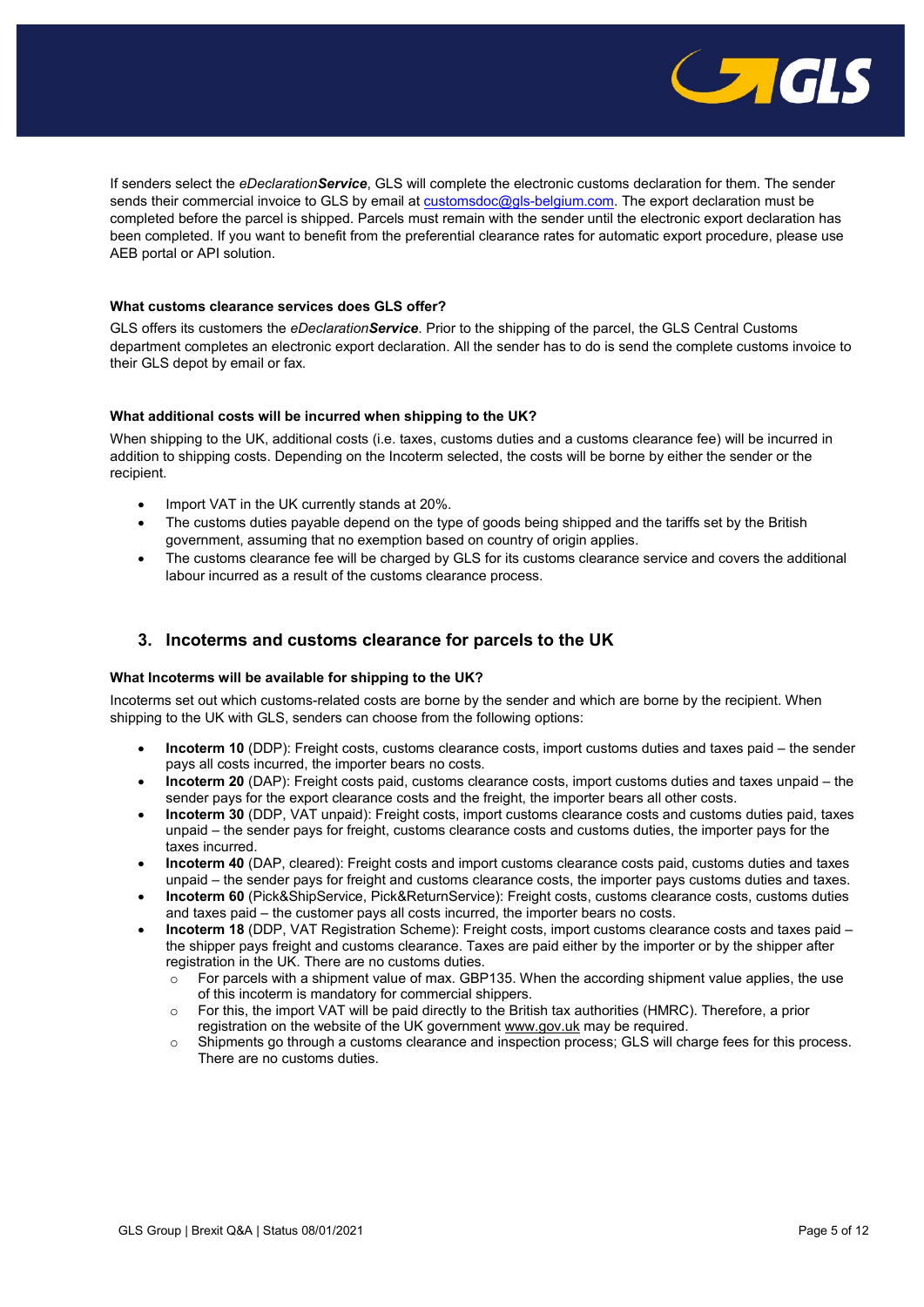

# <span id="page-5-0"></span>**Is it possible to send gifts/samples to the UK without incurring duty? (Simplified Procedure as per Incoterm 50)**

The British government has decided that the limit for low-value clearance will cease to apply as of 2021. In principle, all goods, however low the value, must then be cleared through customs.

As an exception, the Incoterm 50 can still be used for gifts with a value ≤ GBP 39.00. The pro forma invoice must then indicate that it is a gift and for what occasion.

# <span id="page-5-1"></span>**How do we find the appropriate Incoterm?**

Depending on whether you send to commercial or private recipients and on the value of the goods, the British government prescribes different rules for the choice of incoterms. The following table shows you an overview of all available incoterms.

To find the appropriate Incoterm, get in touch with the importers in the UK and determine who bears the import VAT and customs duties incurred: you as the consignor of the goods or the importer in the UK.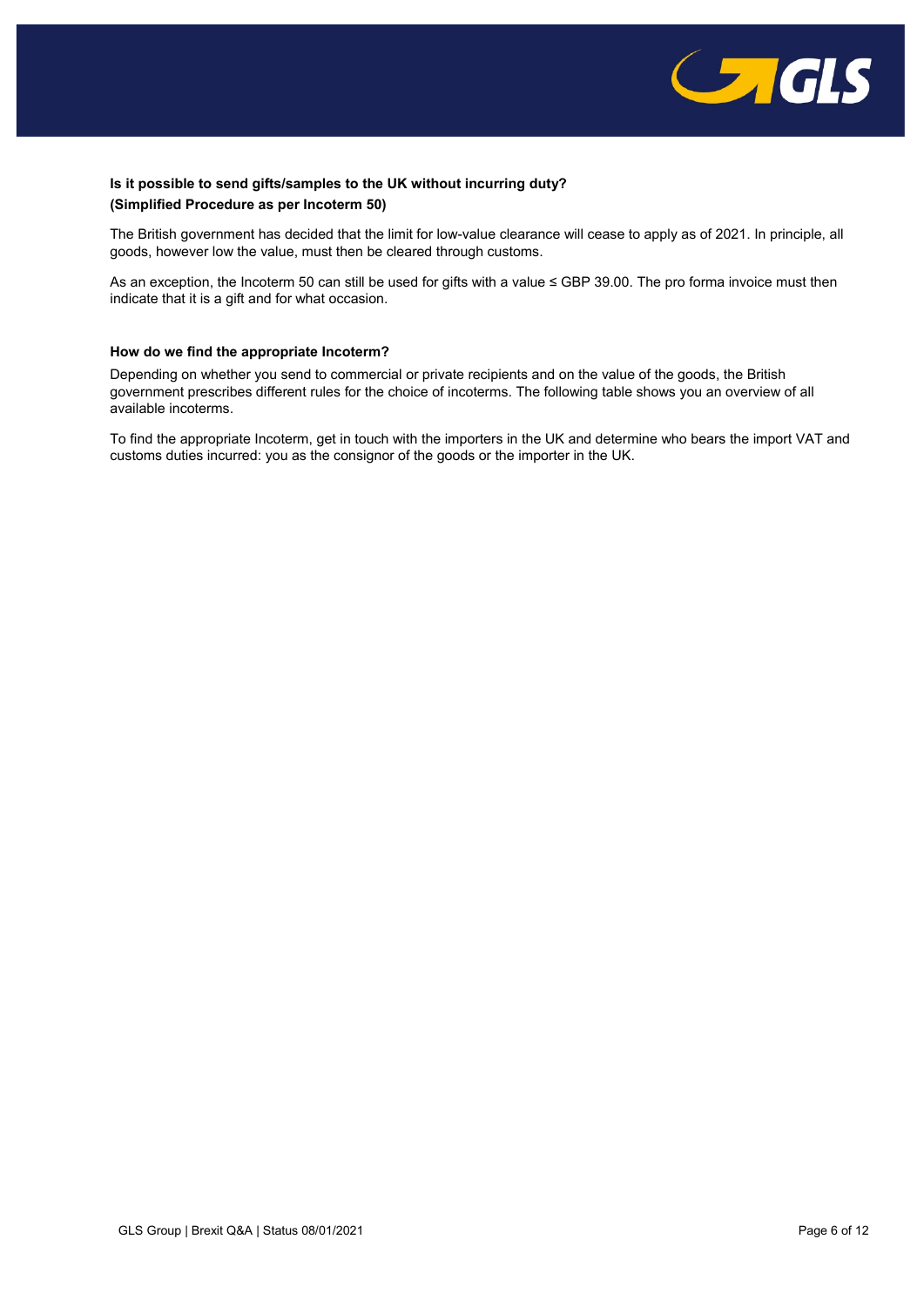

# **When shipping with GLS to the UK the following Incoterms are available:**

|                             | Shipment value <= GBP135 net                                                                                                                                                                                                                                                                                                                                                                                                                                                                                                                                                    | Shipment value > GBP135 net                                                                                                                                                                                                                                                                                                                                                                                                                                                                                                                                                                                                                                                                                                                                                                                                                                                                                                                                                                                                                                                                                                                                                                                                                                                                                                                                                               |                                                                                     |                                                                                     |                                                                                          |                                                                                  |
|-----------------------------|---------------------------------------------------------------------------------------------------------------------------------------------------------------------------------------------------------------------------------------------------------------------------------------------------------------------------------------------------------------------------------------------------------------------------------------------------------------------------------------------------------------------------------------------------------------------------------|-------------------------------------------------------------------------------------------------------------------------------------------------------------------------------------------------------------------------------------------------------------------------------------------------------------------------------------------------------------------------------------------------------------------------------------------------------------------------------------------------------------------------------------------------------------------------------------------------------------------------------------------------------------------------------------------------------------------------------------------------------------------------------------------------------------------------------------------------------------------------------------------------------------------------------------------------------------------------------------------------------------------------------------------------------------------------------------------------------------------------------------------------------------------------------------------------------------------------------------------------------------------------------------------------------------------------------------------------------------------------------------------|-------------------------------------------------------------------------------------|-------------------------------------------------------------------------------------|------------------------------------------------------------------------------------------|----------------------------------------------------------------------------------|
|                             | B2C: Importer<br>B2B: Importer commercial<br>private                                                                                                                                                                                                                                                                                                                                                                                                                                                                                                                            | All values                                                                                                                                                                                                                                                                                                                                                                                                                                                                                                                                                                                                                                                                                                                                                                                                                                                                                                                                                                                                                                                                                                                                                                                                                                                                                                                                                                                |                                                                                     |                                                                                     |                                                                                          |                                                                                  |
| Incoterm                    | <b>18 DDP VAT Registration Scheme</b><br>Mandatory if shipment value <= GBP135                                                                                                                                                                                                                                                                                                                                                                                                                                                                                                  | 10 DDP                                                                                                                                                                                                                                                                                                                                                                                                                                                                                                                                                                                                                                                                                                                                                                                                                                                                                                                                                                                                                                                                                                                                                                                                                                                                                                                                                                                    | 20 DAP                                                                              | 30 DDP<br><b>VAT unpaid</b>                                                         | 40 DDU<br>cleared                                                                        | 60<br>Pick&Ship<br>Pick&Return                                                   |
| Description                 | Freight costs, customs clearance costs + taxes paid<br>The import sales tax is paid directly to the British tax<br>authorities (HMRC)                                                                                                                                                                                                                                                                                                                                                                                                                                           | Freight costs, customs<br>clearance costs,<br>customs<br>duties + taxes paid                                                                                                                                                                                                                                                                                                                                                                                                                                                                                                                                                                                                                                                                                                                                                                                                                                                                                                                                                                                                                                                                                                                                                                                                                                                                                                              | Freight costs paid,<br>customs clearance<br>costs, customs duties +<br>taxes unpaid | Freight costs, customs<br>clearance costs +<br>customs duties paid,<br>taxes unpaid | Freight costs +<br>customs clearance<br>costs paid,<br>customs duties + taxes<br>unpaid. | Freight costs,<br>customs clearance<br>costs, customs duties +<br>taxes paid     |
| Export clearance<br>paid by | Shipper                                                                                                                                                                                                                                                                                                                                                                                                                                                                                                                                                                         | Shipper                                                                                                                                                                                                                                                                                                                                                                                                                                                                                                                                                                                                                                                                                                                                                                                                                                                                                                                                                                                                                                                                                                                                                                                                                                                                                                                                                                                   | Shipper                                                                             | Shipper                                                                             | Shipper                                                                                  | Shipper                                                                          |
| Import clearance<br>paid by | Shipper                                                                                                                                                                                                                                                                                                                                                                                                                                                                                                                                                                         | Shipper                                                                                                                                                                                                                                                                                                                                                                                                                                                                                                                                                                                                                                                                                                                                                                                                                                                                                                                                                                                                                                                                                                                                                                                                                                                                                                                                                                                   | Importer                                                                            | Shipper                                                                             | Shipper                                                                                  | Requester                                                                        |
| Duties paid by              | No duties incur                                                                                                                                                                                                                                                                                                                                                                                                                                                                                                                                                                 | Shipper                                                                                                                                                                                                                                                                                                                                                                                                                                                                                                                                                                                                                                                                                                                                                                                                                                                                                                                                                                                                                                                                                                                                                                                                                                                                                                                                                                                   | Importer                                                                            | Shipper                                                                             | Importer                                                                                 | Requester                                                                        |
| Taxes paid by               | Shipper<br>Importer                                                                                                                                                                                                                                                                                                                                                                                                                                                                                                                                                             | Shipper                                                                                                                                                                                                                                                                                                                                                                                                                                                                                                                                                                                                                                                                                                                                                                                                                                                                                                                                                                                                                                                                                                                                                                                                                                                                                                                                                                                   | Importer                                                                            | Importer                                                                            | Importer                                                                                 | Requester                                                                        |
| Outbound clearance<br>costs | Via AEB-portal or API (price per parcel)                                                                                                                                                                                                                                                                                                                                                                                                                                                                                                                                        |                                                                                                                                                                                                                                                                                                                                                                                                                                                                                                                                                                                                                                                                                                                                                                                                                                                                                                                                                                                                                                                                                                                                                                                                                                                                                                                                                                                           |                                                                                     |                                                                                     |                                                                                          |                                                                                  |
| paid by shipper             | € 2,00                                                                                                                                                                                                                                                                                                                                                                                                                                                                                                                                                                          | € 2,00                                                                                                                                                                                                                                                                                                                                                                                                                                                                                                                                                                                                                                                                                                                                                                                                                                                                                                                                                                                                                                                                                                                                                                                                                                                                                                                                                                                    | € 2,00                                                                              | € 2,00                                                                              | € 2,00                                                                                   | $\sim$                                                                           |
| paid by importer            |                                                                                                                                                                                                                                                                                                                                                                                                                                                                                                                                                                                 |                                                                                                                                                                                                                                                                                                                                                                                                                                                                                                                                                                                                                                                                                                                                                                                                                                                                                                                                                                                                                                                                                                                                                                                                                                                                                                                                                                                           |                                                                                     |                                                                                     |                                                                                          | Not possible                                                                     |
| Outbound clearance<br>costs |                                                                                                                                                                                                                                                                                                                                                                                                                                                                                                                                                                                 |                                                                                                                                                                                                                                                                                                                                                                                                                                                                                                                                                                                                                                                                                                                                                                                                                                                                                                                                                                                                                                                                                                                                                                                                                                                                                                                                                                                           | Manual clearance (price per clearance)                                              |                                                                                     |                                                                                          |                                                                                  |
| paid by shipper             | $\in$ 30,00 / formality (1st customs tariff code) +<br>$\epsilon$ 5,00 / add code                                                                                                                                                                                                                                                                                                                                                                                                                                                                                               | € 30,00 / formality (1st<br>customs tariff code) +<br>$\epsilon$ 5,00 / add code                                                                                                                                                                                                                                                                                                                                                                                                                                                                                                                                                                                                                                                                                                                                                                                                                                                                                                                                                                                                                                                                                                                                                                                                                                                                                                          | € 30,00 /<br>formality (1st customs<br>tariff code) + $\in$ 5,00 /<br>add code      | € 30,00 /<br>formality (1st customs<br>tariff code) + $\in$ 5,00 /<br>add code      | € 30,00 /<br>formality (1st customs<br>tariff code) + $\in$ 5,00 /<br>add code           |                                                                                  |
| paid by importer            |                                                                                                                                                                                                                                                                                                                                                                                                                                                                                                                                                                                 |                                                                                                                                                                                                                                                                                                                                                                                                                                                                                                                                                                                                                                                                                                                                                                                                                                                                                                                                                                                                                                                                                                                                                                                                                                                                                                                                                                                           |                                                                                     |                                                                                     |                                                                                          | € 30,00 / formality (1st<br>customs tariff code) +<br>$\epsilon$ 5,00 / add code |
| Inbound clearance<br>costs  |                                                                                                                                                                                                                                                                                                                                                                                                                                                                                                                                                                                 |                                                                                                                                                                                                                                                                                                                                                                                                                                                                                                                                                                                                                                                                                                                                                                                                                                                                                                                                                                                                                                                                                                                                                                                                                                                                                                                                                                                           |                                                                                     |                                                                                     |                                                                                          |                                                                                  |
| paid by shipper             |                                                                                                                                                                                                                                                                                                                                                                                                                                                                                                                                                                                 | € 35,00                                                                                                                                                                                                                                                                                                                                                                                                                                                                                                                                                                                                                                                                                                                                                                                                                                                                                                                                                                                                                                                                                                                                                                                                                                                                                                                                                                                   |                                                                                     | € 35,00                                                                             | € 17,50                                                                                  |                                                                                  |
| paid by importer            |                                                                                                                                                                                                                                                                                                                                                                                                                                                                                                                                                                                 |                                                                                                                                                                                                                                                                                                                                                                                                                                                                                                                                                                                                                                                                                                                                                                                                                                                                                                                                                                                                                                                                                                                                                                                                                                                                                                                                                                                           | GBP 12,00 (<900GBP)<br>GBP 25,00 (<900GBP)                                          | € 2,50                                                                              | € 2,50                                                                                   | € 35,00                                                                          |
| Please note                 | Shipper must<br>Shipper may use his own or<br>register in UK and<br>the importer's UK VAT<br>number (self-registration)<br>receives a UK VAT<br>number<br>$\rightarrow$ The respective VAT<br>$\rightarrow$ This must be<br>number must be indicated<br>indicated in the<br>in the invoice and customs<br>invoice and customs<br>data<br>$\rightarrow$ If the importer's number<br>data<br>is used, the<br>invoice must state:<br>"Use importer account for<br>VAT to HMRC"<br>Shipments go through a customs clearance and<br>inspection process. There are no customs duties. | For B2B shipment, the shipper needs a UK EORI number. This must be indicated in the invoice and customs data.<br>Bulk customs clearance is possible for shipments to the UK consisting of several packages for different recipients.<br>In this case, the customs clearance for different delivery addresses is conducted based on a single invoice via one<br>$\circ$<br>importer.<br>There is only one customs clearance fee (depending on the quantity of customs tariff numbers), which can be broken<br>$\circ$<br>down across all parcels.<br>Bulk customs clearance is, e.g. possible via a branch of the shipping company in the UK, a fiscal representation of a<br>$\circ$<br>company located in the EU, licensed in England, with an English tax number or a general importer in the UK.<br>Shipments intended for bulk customs clearance must not include parcels to be shipped to Northern Ireland.<br>$\circ$<br>Customs formalities are charged per formality (per parcel, per shipment or per consolidated clearance).<br>$\circ$<br>Surcharge for incomplete, missing or incorrect documentation: +20,00€.<br>$\circ$<br>Surcharge for automated process if invoice is not uploaded via portal/API but sent via email: + 10.00€ (if not sent digitally<br>$\circ$<br>it becomes a manual clearance).<br>For bulk (consolidated) clearance, contact your Account Manager. |                                                                                     |                                                                                     |                                                                                          |                                                                                  |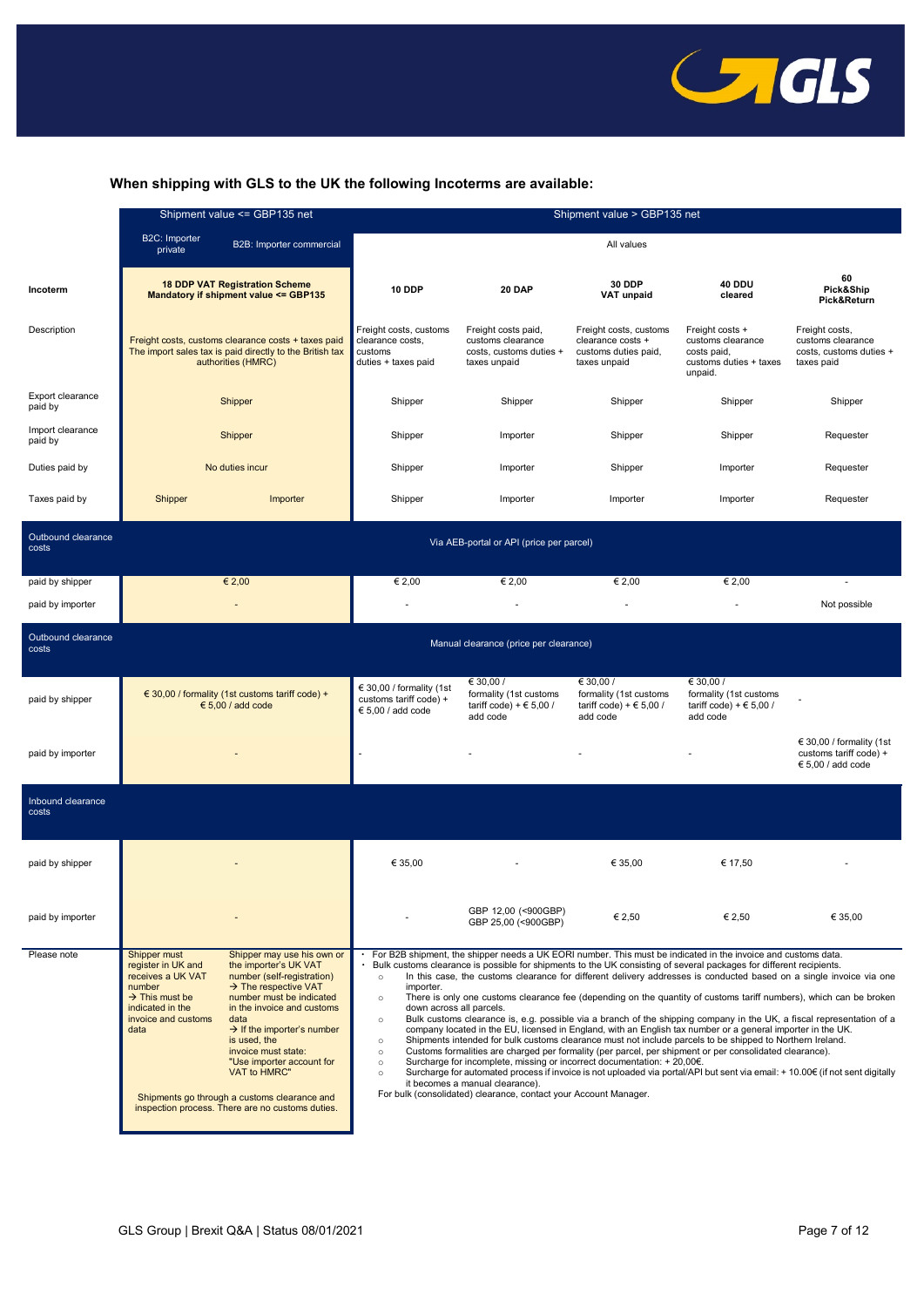

## <span id="page-7-0"></span>**Is bulk customs clearance possible for consignments to the UK?**

Alongside the option of individual customs clearance, GLS also offers bulk clearance in order to make customs handling as efficient and cost-effective as possible:

- **Individual customs clearance**: Customs consignment comprises one or more parcels for a single recipient. Generally speaking, customs clearance will be carried out directly for the end recipient or an importer acting on behalf of the end recipient.
- **Bulk clearance**: Customs consignment comprises multiple parcels for different recipients. Customs clearance is carried out for different recipients (i.e. for multiple delivery addresses) on the basis of a single invoice via an importer. In this instance, only one clearance fee is charged, which can then be broken down to individual parcels. For example, the importer may be the branch office of a consignor company, the fiscal representative of a company located in the EU, registered in the UK with a British tax number or a sole importer.

#### <span id="page-7-1"></span>**How will our dispatch IT system be modified?**

As required, all GLS dispatch systems will be able to process the UK as customs destination with the commercial customs clearance. Should shippers need to make any adaptions, they will be contacted by GLS.

Shippers using their own ERP system to connect the GLS shipping systems need to define UK as a customs destination. Shippers who wish to use the Incoterm 18 must also integrate this new Incoterm in their systems.

# <span id="page-7-2"></span>**How will customs data be transferred?**

The new GLS Customs Portal will be available short-term. The required customs data can then be entered via this portal or can be uploaded to it by means of files (possible formats: CSV, XML, XLSX). Moreover, we develop an interface, enabling you to transfer customs data from your ERP system directly to the customs portal.

Note: This customs-related data must preferably be available to GLS in electronic form during pickup, but at the latest when the parcel is processed in the dispatch depot. If the data is delayed in reaching us, lead time delays in the export process may occur.

#### **Do customs data also have to be transmitted for shipments to Northern Ireland?**

In contrast to the other parts of the UK, Northern Ireland remains, as things stand today, within the European Customs Union. Preparing customs documents, providing customs data and customs clearance are therefore not necessary; hence there are no additional costs for either consignor or consignee in terms of customs clearance, duties and taxes.

For parcels to Northern Ireland, the usual parcel data must therefore continue to be transmitted. Due to the UK postcode, an Incoterm is requested as standard – please enter Incoterm 20 for the time being to ensure duty-free handling.

In any case, please ensure that goods to Northern Ireland do not appear on the invoice and customs data for parcels to the rest of the UK.

# <span id="page-7-3"></span>**4. What else is important**

#### <span id="page-7-4"></span>**What dimensions and weights apply to parcels sent to the UK?**

|         |       |        |        | The maximum dimensions and weights of <i>EuroBusinessParcel</i> continue to apply: |
|---------|-------|--------|--------|------------------------------------------------------------------------------------|
| Weight  | Width | Height | Length | Combined length and girth                                                          |
| 31.5 kg | 80 cm | 60 cm  | 200 cm | 300 cm                                                                             |

# <span id="page-7-5"></span>**Are there any new rules for exporting to the Channel Islands?**

The existing rules for exporting to the Channel Islands will cease to apply as of December 31, 2020. Due to the Brexit, the same rules will then apply for the Channel Islands as for the United Kingdom.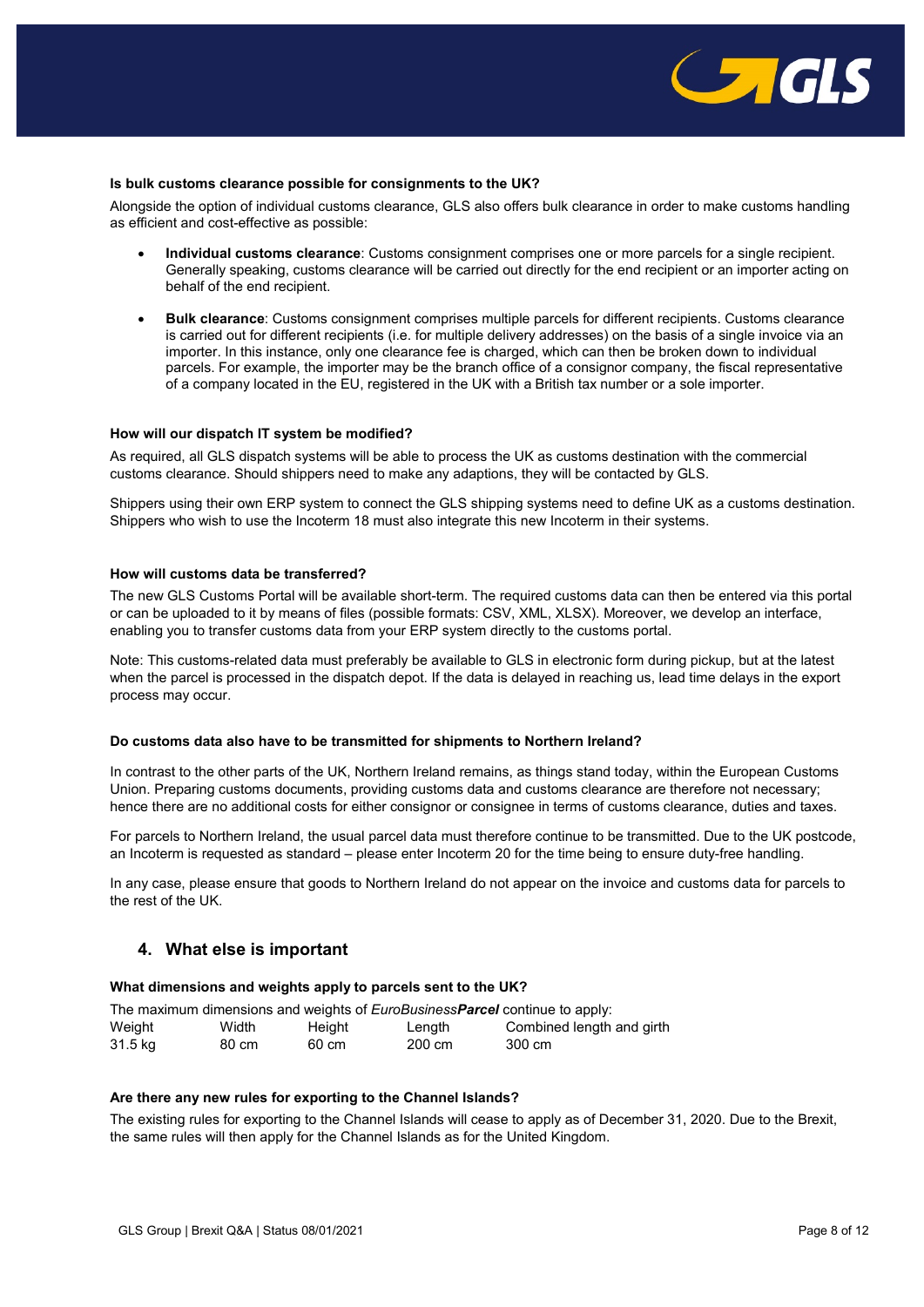

## <span id="page-8-0"></span>**What changes will take place in terms of imports?**

Basically, goods coming from the UK will be subject to import customs clearance. For recipients, this means that any resulting taxes, customs duties and the customs clearance fee may – depending on the Incoterms stipulated by the sender – have to be borne by the recipient.

In the event of incomplete or incorrect accompanying documents or incorrect declarations, delays may occur in parcel and customs clearance which are not caused by GLS.

#### <span id="page-8-1"></span>**Will there be changes to the shipping rates?**

The customs clearance fee will be charged by GLS for its customs clearance service and covers the additional labour incurred as a result of the customs clearance process. Depending on the Incoterm selected, the surcharge will be borne either by the sender or the recipient. Your GLS contact can give more information.

#### <span id="page-8-2"></span>**What delivery times apply to shipments to/from the UK? Will there be any changes?**

GLS parcels from Belgium will reach their destination in the UK within a standard delivery time of 2 to 3 working days (Mon. – Fri.). This standard delivery time also applies vice versa. We will do everything we can to maintain these delivery times even after the new customs regulations come into force. However, the customs clearance process may lead to delays that are beyond our control.

In the event of incomplete or incorrect enclosed documents or incorrect declarations, delays may occur in parcel and customs clearance which are not caused by GLS.

## <span id="page-8-3"></span>**Are there any restrictions on shipping goods to the UK?**

The transport exclusions (prohibited goods) stipulated in the [General Terms and Conditions](https://gls-group.com/DE/en/gtc-standard) of GLS apply.

#### <span id="page-8-4"></span>**Are there any other subjects that need to be taken into consideration?**

As of January 1, 2021, the UKCA (UK Conformity Assessed) marking is a new UK product marking that will be used for goods being placed on the market in Great Britain (England, Wales and Scotland). It covers most goods which previously required the CE marking.

There will be a transition period until January 1, 2022 for the use of the CE marking, but this will not apply to all products. Please note, however, that it can only be used if the British and EU product regulations are identical. If the EU makes any adjustments during 2021, these will no longer be incorporated into British law. These products will no longer be able to carry the CE marking on the British market!

Goods that have already been produced with the CE marking are not affected.

Please visit the UK government website for [more information.](https://www.gov.uk/guidance/using-the-ukca-mark-from-1-january-2021)

#### <span id="page-8-5"></span>**Where can people find more information about sending parcels to the UK?**

The GLS website contains general information regarding dispatch and export as well as regarding Brexit and shipping to the UK. They will be permanently updated.

You will also find more information about the Brexit on the website of the British government at [https://www.gov.uk/brexit.](https://www.gov.uk/brexit)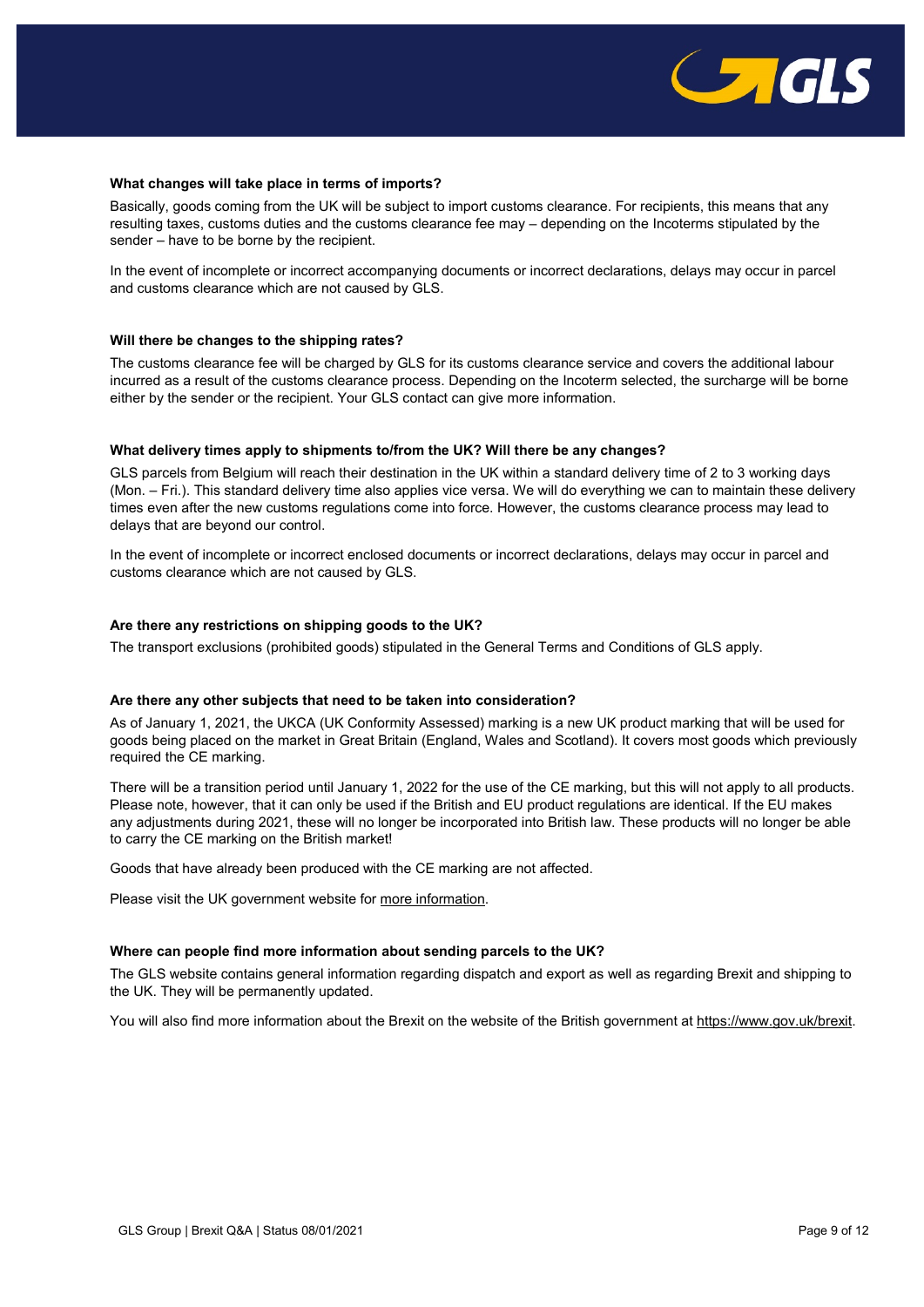

# <span id="page-9-0"></span>**5. Incoterms and customs clearance for freight shipments to the UK?**

The same rules are valid for pallets or freight shipment to the UK. For freight export, following Incoterms are valid:

# **Incoterms Freight**

|                           | <b>DDP</b> | DAP (DPU) | <b>EXW</b> |
|---------------------------|------------|-----------|------------|
| Freight payable           | Shipper    | Shipper   | Importer   |
| <b>Export formalities</b> | Shipper    | Shipper   | Importer   |
| Import formalities        | Shipper    | Importer  | Importer   |
| <b>Duties</b>             | Shipper    | Importer  | Importer   |
| <b>VAT</b>                | Importer   | Importer  | Importer   |

Customs formalities are different and will be charged as follow:

# **Customs formalities**

The sender must send the necessary documents electronically. Customs clearance can cause delivery delays. GLS is In no case responsible for this.

# **United Kingdom - Brexit**

| Export |                                                      |                        |                          |
|--------|------------------------------------------------------|------------------------|--------------------------|
|        | Customs export formalities (incl. 2 tariff codes)    |                        | $+65,00 \in$ /shipment   |
|        | Per additional tariff code (from the third)          |                        | $+5.00 \in$ /tariff code |
|        |                                                      |                        |                          |
| Import |                                                      |                        |                          |
|        | Customs import formalities (incl. 2 tariff codes)    |                        | + 75,00 € /shipment      |
|        | Per additional tariff code (from the third)          |                        | $+9.50 \in$ /tariff code |
|        |                                                      |                        |                          |
|        | Other surcharges                                     |                        |                          |
|        | Advance payment fee                                  | $+2.50\%$ /amount      |                          |
|        | With a minimum of                                    | $+25,00 \in$ /shipment |                          |
|        | and an additional administration fee of              |                        | $+30,00 \in$ /shipment   |
|        | ATR / EUR 1 / Form A                                 |                        | $+35.00 \in$ /document   |
|        | <b>Terminal handling</b>                             | + 20,00 € /1000 kg     |                          |
|        | With a minimum of                                    | + 10,00 € /shipment    |                          |
|        | Storage costs (per day)                              | + 15,00 € /1000 kg     |                          |
|        | Transit guarantee (groupage)                         |                        | $+4,50 \in$ /shipment    |
|        | In case of missing or incomplete documents, invoices |                        |                          |
|        | Administrative supplement                            | + 40,00 €              | /shipment                |
|        | <b>Provisional clearance</b>                         |                        | $+50,00 \in$ /shipment   |
|        |                                                      |                        |                          |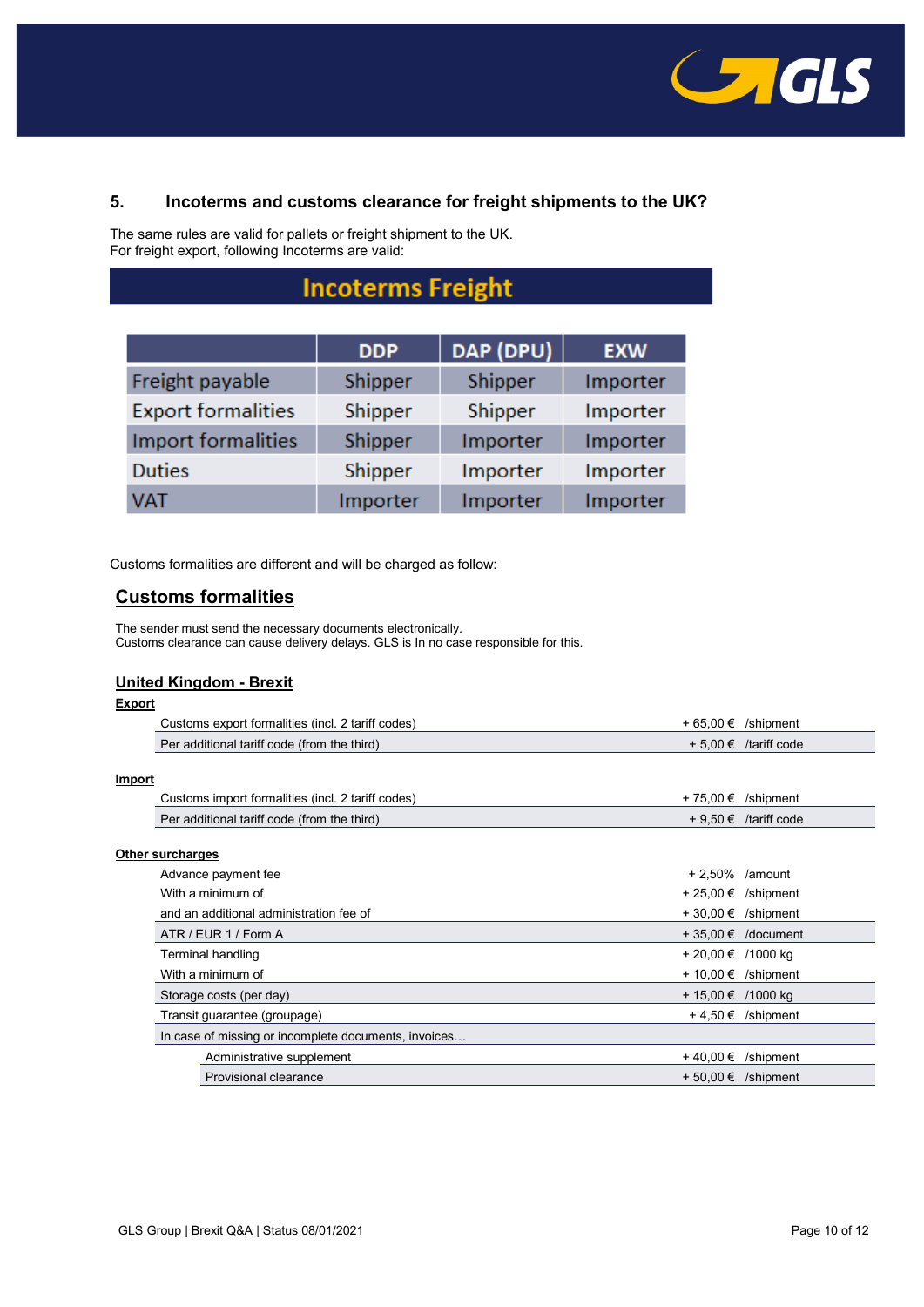

# **LTLT / FTL**

For FTL and LTL charters, there are a number of additional services and possible surcharges. Contact us for more information.

| Transfer declaration from an external agent                      | on request |  |  |  |
|------------------------------------------------------------------|------------|--|--|--|
| Transit guarantee (LTL)                                          | on request |  |  |  |
| Transit guarantee (FTL)                                          | on request |  |  |  |
| Additional customs declaration stop<br>(maximum 50 km diversion) | on request |  |  |  |
| In case of a delay due to missing documents                      |            |  |  |  |
| Trailer rental                                                   | on request |  |  |  |
| Port parking costs                                               | on request |  |  |  |

If, due to customs formalities, other costs arise as indicated here (e.g. for customs inspections), these will be charged in full.

For more information about your freight shipments to the UK, please contact our services via mail at [EuroBusinessFreight@gls-belgium.com](mailto:EuroBusinessFreight@gls-belgium.com) or by phone at 02/55 66 789.

# <span id="page-10-0"></span>**Private senders in the EU**

## **What does Brexit mean in terms of sending private parcels to the UK?**

On January 31, 2020 the United Kingdom (UK) ceased to be a member of the European Union. For the movement of goods between the EU and the UK there is a transitional period until the end of 2020. The UK's customs status after this period depends on the ongoing negotiations and agreements with the EU. One outcome may be that the UK is given the status of a third country from an EU customs perspective.

This means that trade and thus parcel shipment between the EU and the UK will in this case be subject to customs supervision from January 01, 2021. Until this point in time, private shipment to the UK remains possible.

## **Will it still be possible to send parcels to the UK via GLS ParcelShops and GLS-ONE?**

Following Brexit, it was possible to send parcels to the UK via GLS ParcelShops and GLS-ONE until the end of the year 2020. That's because after the Brexit on January 31, 2020 there was a transitional period until the end of 2020 after which the UK will become a third country from an EU perspective. This means that as of January 1, 2021 trade between the EU and the UK will be subject to customs supervision and that senders will then need to provide customs-related information and documents with every consignment – and it is not possible for ParcelShop partners to review this information and documentation.

# **Is shipping to Ireland affected by Brexit?**

With Brexit, Great Britain left the European Union. The province Northern Ireland (the Northern part of the Irish island) remains a member of the customs union. The Republic of Ireland (the Southern part of the Irish island) is not affected by Brexit and remains a member of the EU. This means that shipping to both parts of Ireland will be done without customs treatment.